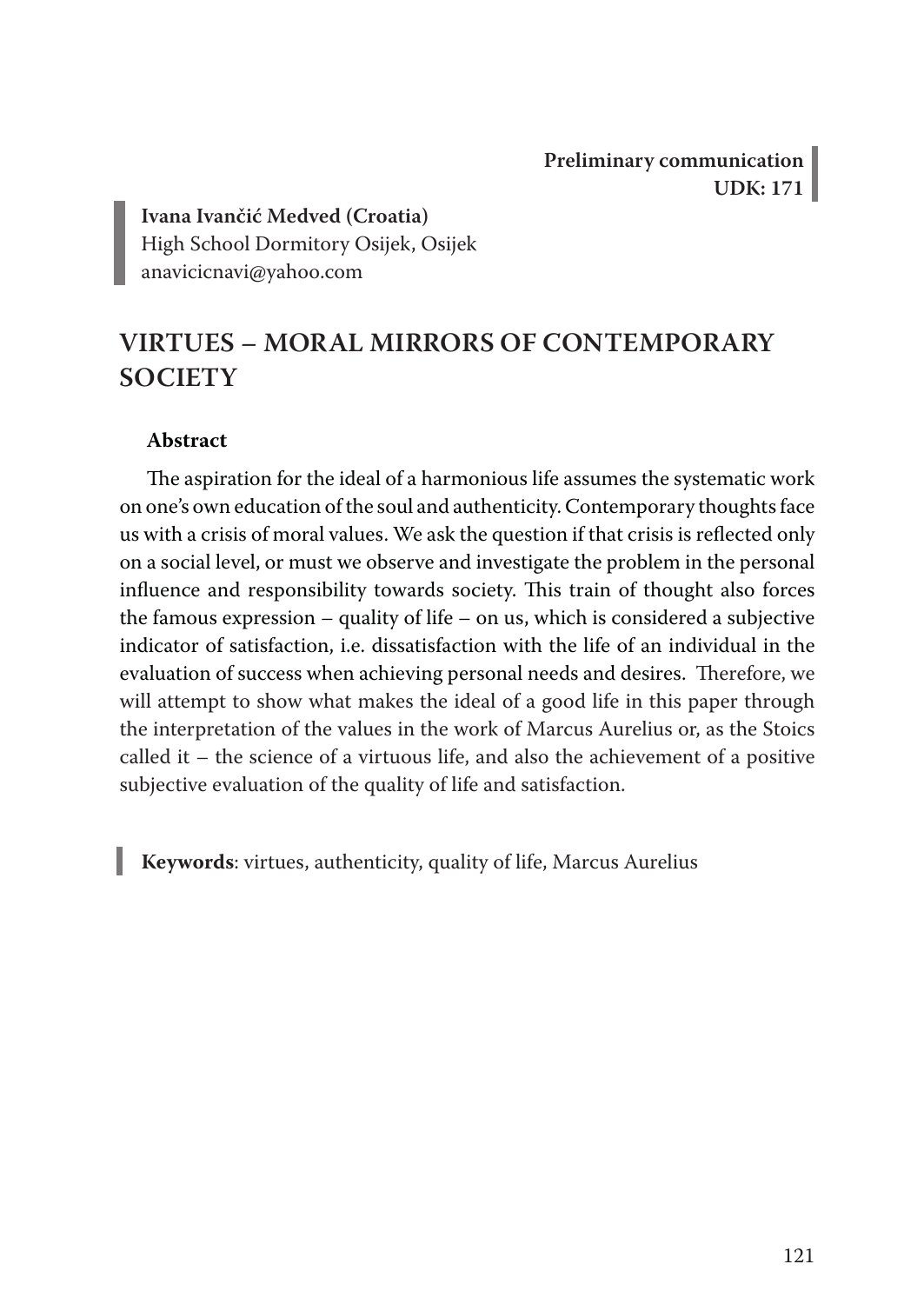## **Introduction**

The study of virtues and thinking about them opens a series of topics that face the man of today. It is a crisis and suppression of values before the quality of life and the contemporary trends of the modern age where human life is reduced to the imperative of self-satisfaction of not only needs but also desires, and it is based on pleasures, material welfare, and social carelessness. This paper will attempt to show the basic stands on virtues and their inferiority and reduction in front of the trends of the contemporary world. We will speak on authenticity as an attempt to preserve humaneness in its original human essence. As an example of the virtue model, we will analyse the introductory text of Marcus Aurelius in the book "Thoughts".

#### **Virtues and the contemporary world**

According to the Croatian dictionary (hrv. Rječniku hrvatskog jezika, 1998), virtue is a characteristic gracing one, a good property, a desirable character trait, good side, and chastity. Historically speaking, the Greek word *arete*, which we translate as virtue, originally had an entirely different meaning.

Philosophically speaking, virtue, or chastity is a consistent and firm disposition of the permanent perfection of reason and will. Virtues command human passions and enable man to govern himself. Human attempts acquire them and take long-term effort and practice. According to Plato (Zelić, 2017), there are four main virtues: prudence, justice, courage, and temperance, while Aristotle claimed (Zelić, 2017) virtue to be the middle ground between two simple extremes.

Senković (2006*)* states: "The Greek term arete (virtue) is connected to the meaning of action, functioning. All is well while it performs its own function with quality. Then it has competence, excellence which is the fulfilment of its purpose. The original Greek term had the meaning of ability to act, fulfil a certain function. To say that something has been done well is to say that it has been done in accordance with the excellence of that very thing or activity."

Moral virtues are the competences of our character (ethos, habitus). According to Aristotle (Senković, 2006), they are created by habituation, which he etymologically derives. Those are the traits of one part, the aretic, carnal one, which can listen to the logos and decide between good and evil. It can be concluded that virtues are the sources from which we create the basis of our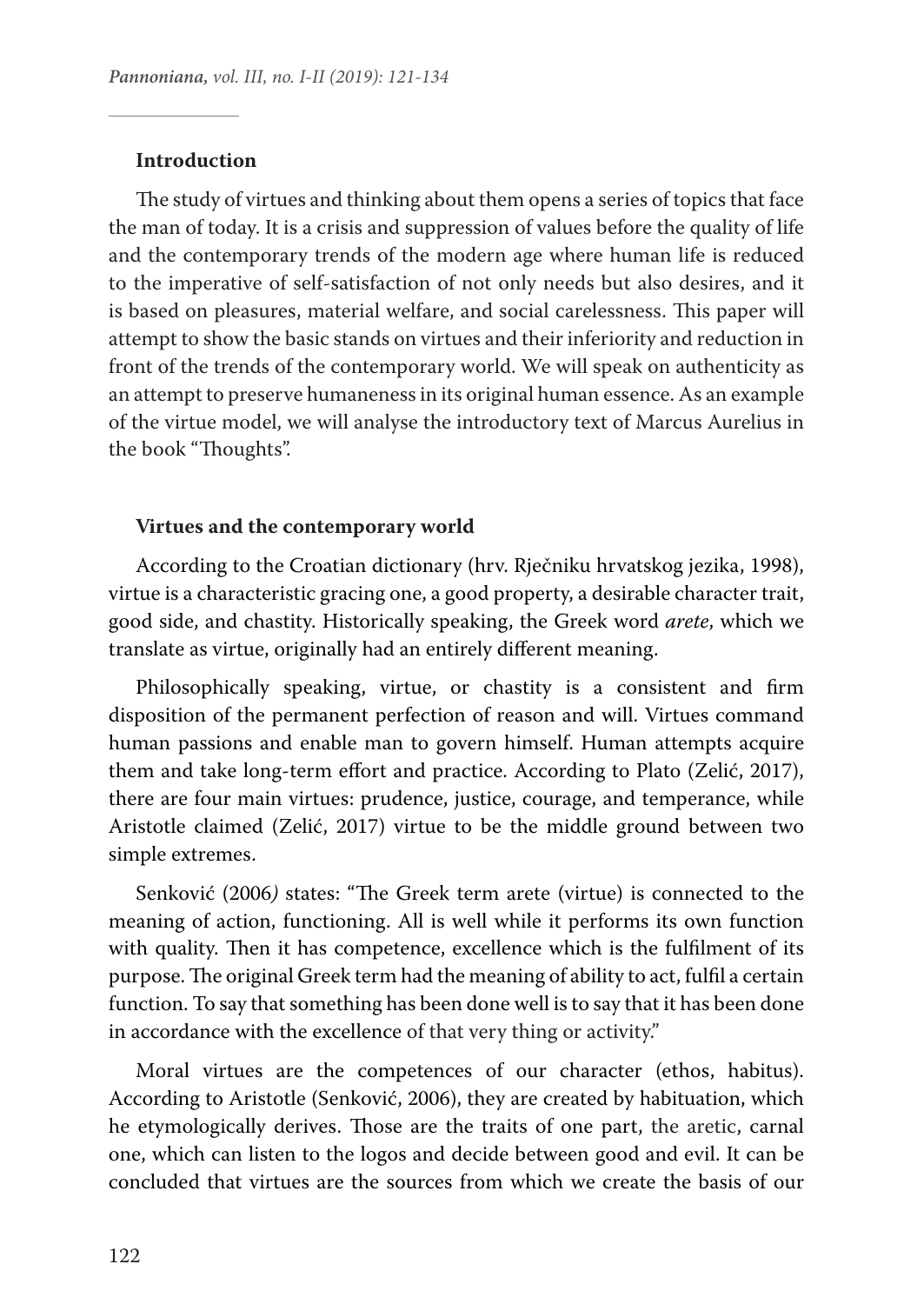own character, and thereby the personality which gives us peace and pleasure which, in social and interpersonal relations, is realized through successful communication and good relations. From what was said on virtues, their timeless value and unquestionable need is evident. With a lack of virtues, man can hardly fit into the already formed culture of society and, in that, experiences his own unacceptance and isolation. To develop virtues, build them and implement them into your own life is the process of the volition part of man. Every human being has a natural predisposition, and that is reason using which it differentiates, realizes, discerns, concludes, proves, etc. We find the confirmation of this thesis in Kant (Mijatović, 2017), who wrote that human cognition is essentially realized in the act of researching, concluding, comparing, differentiating, discerning, generalizing, and proving. This only points to the fact that human nature is realized in the intellect with personal choice. We find similar thoughts in the statement by Pieper (Mijatović, 2017), who wrote that every human being is, considering its nature, form or essence, in intellect before it is projected into existence with a volitional act.

Furthermore, in order for virtues to truly be created and lived, Mijatović claims (2017) that it can only be done by a person existing in themselves in full freedom and responsibility of critical thinking. Mijatović believes the most appropriate time for the complete realization of self to be the time intended for thinking, i.e. leisure time. The paradox of human existence is, states Mijatović (2017), manifested in the fact of constantly creating the necessary goods, cultural production, and useful scientific theories while, on the other hand, man as a creature is incapable of fulfilling the option of the deepest desire of the human spirit. Therefore, the truly human element is saved from everyday life with distancing. This distancing is being done into a meditative space and time of leisure. Delusions on leisure as a time in which one does nothing have become a synonym for laziness and, as such, went into the dictionary and mental circuit of people. It is undesirable to do nothing, but it is even more problematic if we do not bring the one task given to us, being ourselves, to its own intellectual and spiritual maximum. Therefore, in reason and free/leisure time there is an ongoing process of decision-making and establishing virtues, their acceptance, their cognition of values being the vector of moral existence. Therefore, to work on virtues, every man takes time in order to bring himself into a state of awareness and harmony with what is most important in himself.

The culture of the contemporary man is marked by material values, and human productivity is measured exclusively with efficiency. That way of living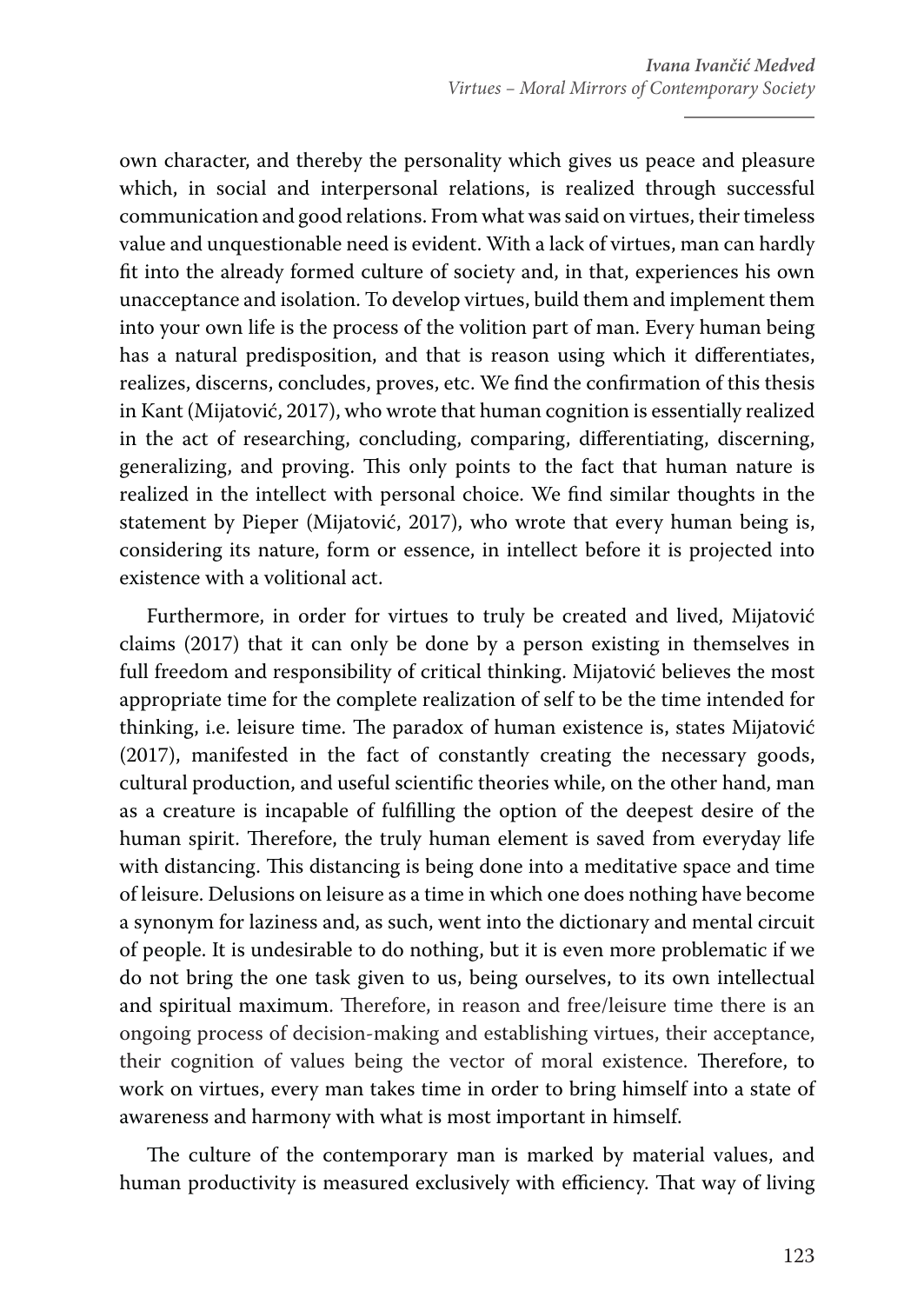suggests a high possibility of separating man from his real, authentic essence. He is being distanced from himself and becoming a typical consumer of everything visible and reachable around him. That mentality was implanted into people so vehemently and deeply that they only observe their value of existence through external success. However, the apparent undeniable fact is that the nature of man is made up of a combination of spirit and body and, if we do not nurture and feed our own spirit, there is a tremendous personal fall because nature in man generates, it bursts and reports that it needs its second dimension, the spiritual one. Man has the responsibility, according to the strength of his intuition, of how much he will recognize that cry and succumb to it. With this approach, we can look inside ourselves to better differentiate, better view the reality around ourselves and in ourselves. With time we take for ourselves, we can thoroughly work on honing our virtues and their multiplication, as well as personal growth. According to this, leisure is not laziness nor a waste of time. It is rebuilding, contemplating, learning, and personal growth. The value of the person themselves is unquestionable, and it arises from its very essence. Nevertheless, the task is not complete there. The value of a person is only an unalienable given.

Tomašević (2011) claims that a person is an individual possessing a spiritual nature and by spiritual nature he means the non-material one. It is how, in the western tradition (Tomašević, 2011), the term of person assumes man's duty to be his own task. The empirical-psychological or functionalist-actualist stand on a person (Tomašević, 2011) is the so-called scientific stand of biomedicine on a person because it reduces the personality on the acts with which human personality is expressed. We can look at that as rationality, self-awareness, feeling comfort or pain, and moral self-determination of a human being. With this, we see what man is and what is his nature and task. We will again return to the problem mentioned before, and that is the alienation from himself, and then the world. Alienation is reflected as callousness and indifference which took over with the help of individualism, narcissism, and a loss of authenticity. By pointing to the stated problems, they are at the same time detectors of the lack and smothering of virtues. American philosopher Charles Taylor dealt with the question of authenticity as an essential part of personality. By clarifying the problem, Taylor (2009) claims that people no longer have a sense of a higher purpose, the thing that is worth sacrificing your own life for. The only aspiration in the life of a contemporary man, as Nietzsche states, is the aspiration for "miserable comfort" (Taylor, 2009). Individualism, which is a given to man,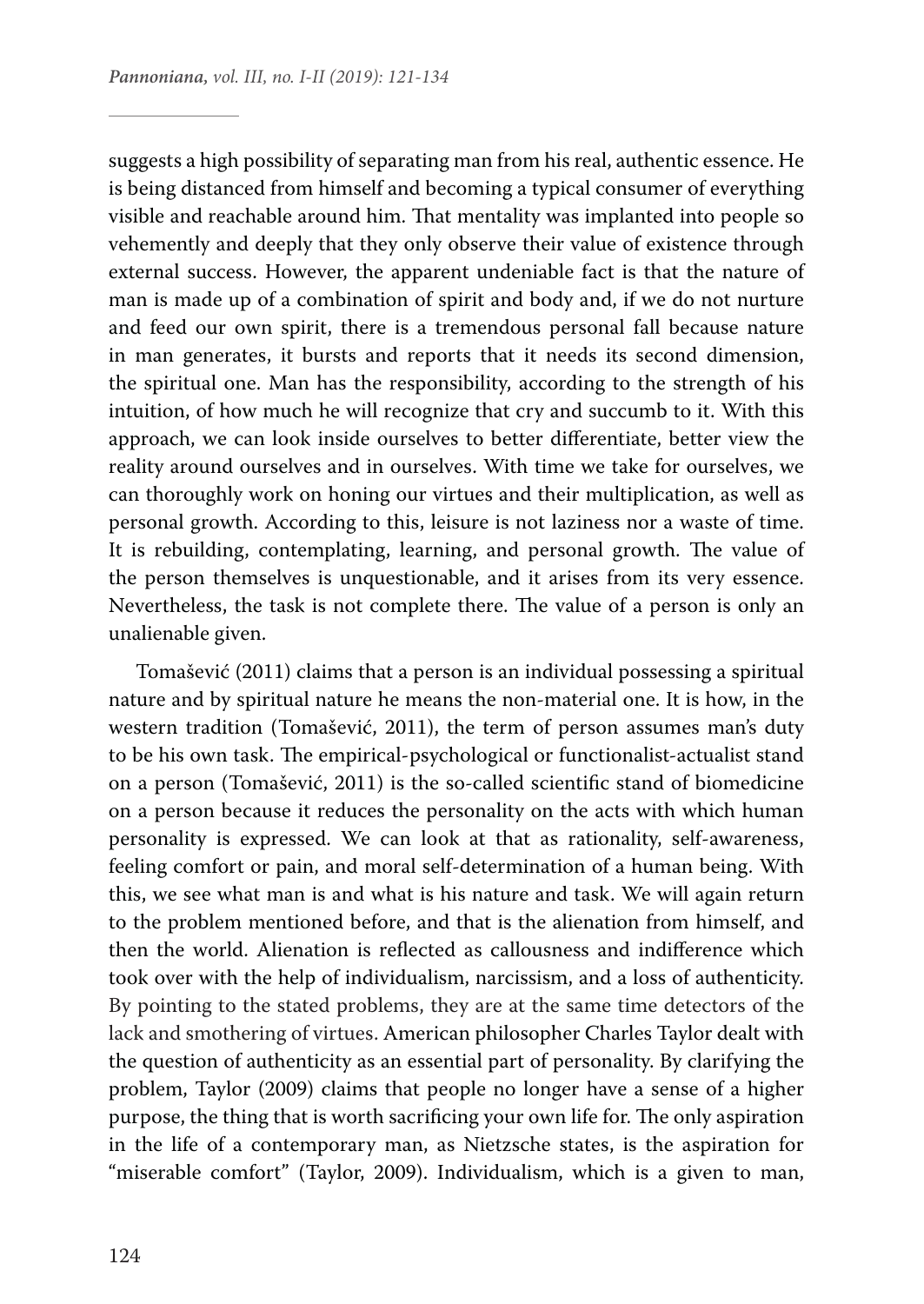becomes a twisted version of itself because the focus on the self dominates, making our lives flat and narrow and impoverishing their meaning, making us less interested in others or the society (Taylor, 2009).

The second problem he states (Taylor, 2009) is the primacy of instrumental reason. By that, he means the type of rationality we run towards when we calculate the most economical application of a means to a particular end. Maximum efficiency, cost, and result relationship is its measure of success (Taylor, 2009). Taylor (2009) sees the danger of the instrumental mind in the domination and possessing of our lives. Individualism includes the focus on the self and the supporting exclusion or even not noticing larger matters and questions surpassing the individual, whether they be religious, political, or historical. As a consequence of that, life becomes narrow and flat.

Two competing terms are (Taylor, 2009) narcissism (a term by Lasch) and hedonism (in Bell's description), and they create a visible problem and arrive as a consequence of individualism. The thing is that there is no moral ideal at work, but rather self-indulgence. A good life in the form of authenticity is what each individual strives for, in their own way. The culture of narcissism (Vidanec, 2008) is characterized by a principle of action that can be described with the word "self-fulfillment". Self-fulfillment, Vidanec (2008) claims, has become the key motivation, aspiration, and purpose of the contemporary man (…) in regard to practice, a contemporary man lives in a way that he first and foremost satisfies his own desires and needs but, in doing so, chooses neither the means nor the ways in which he realizes such desires beyond which stands self-fulfillment understood as the ultimate goal.

## **Is authenticity possible?**

Authenticity (Klaić, 2007.), with its meaning (true, truthful, original, guaranteed, trustworthy, derived truly from the one ascribed to, sincere), creates an ideal and doubt nowadays. Attempting to explain why an ideal and why doubt, we must start with doubt. Charles Taylor (2009) lists the following problems: a) individualism, b) primacy of the instrumental reason/mind, and c) loss of civil freedom. He sees a problem in it so much that he questions how can a man indeed be authentic in contemporary society. Individualism, as the tenet and accomplishment of Cartesian philosophy and Enlightenment, the goal of which was to access man as an individual and unique being, to separate him from the masses and give him the meaning of subject (the main actor), is distorted in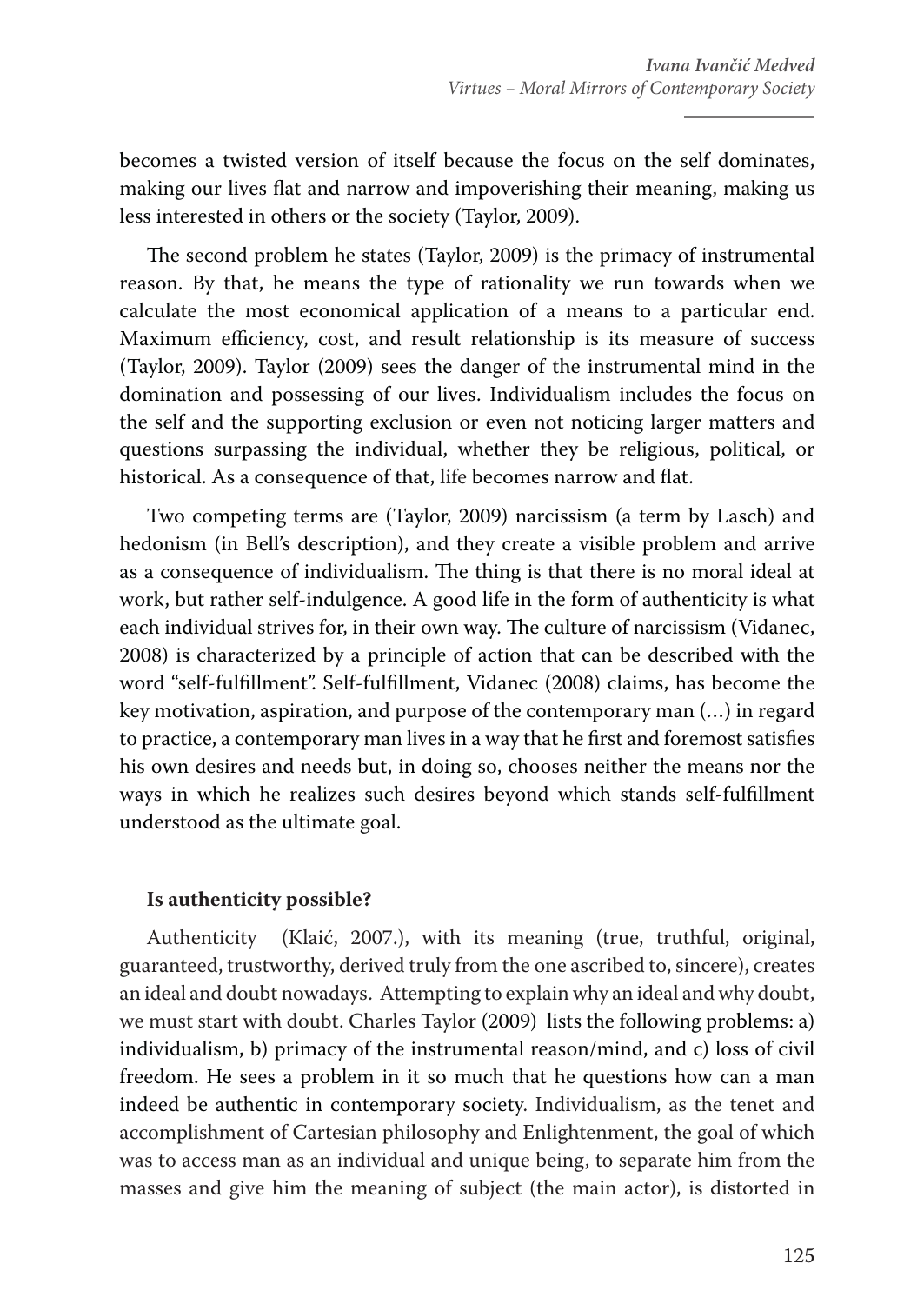contemporary time, culminating in egocentricity and subjugation of everything to the individual. The problem of the instrumental reason/mind, which is a logical continuation, is to look at the purpose of life through a calculation and interest.

Given that man becomes the centre of himself and the world and everything revolves around him, this becomes a danger of inactive participation in social happenings. Everything is subjected to one creature, "me", I strive only for comfort and security in my life and, therefore, am uninterested in what I "cannot" influence. This is where a certain lethargy, laziness, and indifference come to pass, and, as a conclusion, the consequence of the loss of civil freedom is derived. Authenticity, in its essence, attempts to portray a person with all its abilities and powers as an idea but to serve oneself and others. Therefore, Taylor (2009) believes and considers that authenticity is a valid ideal worth fighting for; that this ideal could be set on rational and logical grounds and that this can be discussed. We see the original and true essence of a man not distanced from his spiritual nature in the ideal of authenticity. In authenticity, we find a space to live virtues and realize ourselves as moral persons. In order to reach the interpretation of the ideal of authenticity, Taylor had to shrug and show all the opponents and dangers of suppressing man's true authenticity. The term ideal that Taylor uses can have a two-fold meaning: at first glance, it can be something unattainable, and on second something more logical and closer to us, the ideal of authenticity can be what we strive for. We can also look at the problems as mentioned above Taylor lists with worry, but we must not take them for granted or generalize them because we cannot let out of our sight the fact that man has free will and uses his reason to differentiate, and free will to choose. We can only ask the question of whether today we frequently talk enough and strong and convincing enough about virtues in a way that makes them desirable for people, make them conditio sine qua non, and make people strive for them. Only virtues can reanimate and realize real authenticity.

Furthermore, for that, we need passion – strong positive emotions we tie along with things and terms we consider will make our life much better, fulfilled, high-quality. A life of virtues is a life in balance and harmony, which does not mean a hindrance to freedom for opportunists. As its name implies, it is true, imagined initially and set, but modified throughout history and has, therefore, lost its credibility. A life of virtues, life in moral harmony and peace is greatness of living and life fulfillment, and we can also call it a moral mirror. If virtues demand a particular discipline in thought and acquisition, a question can arise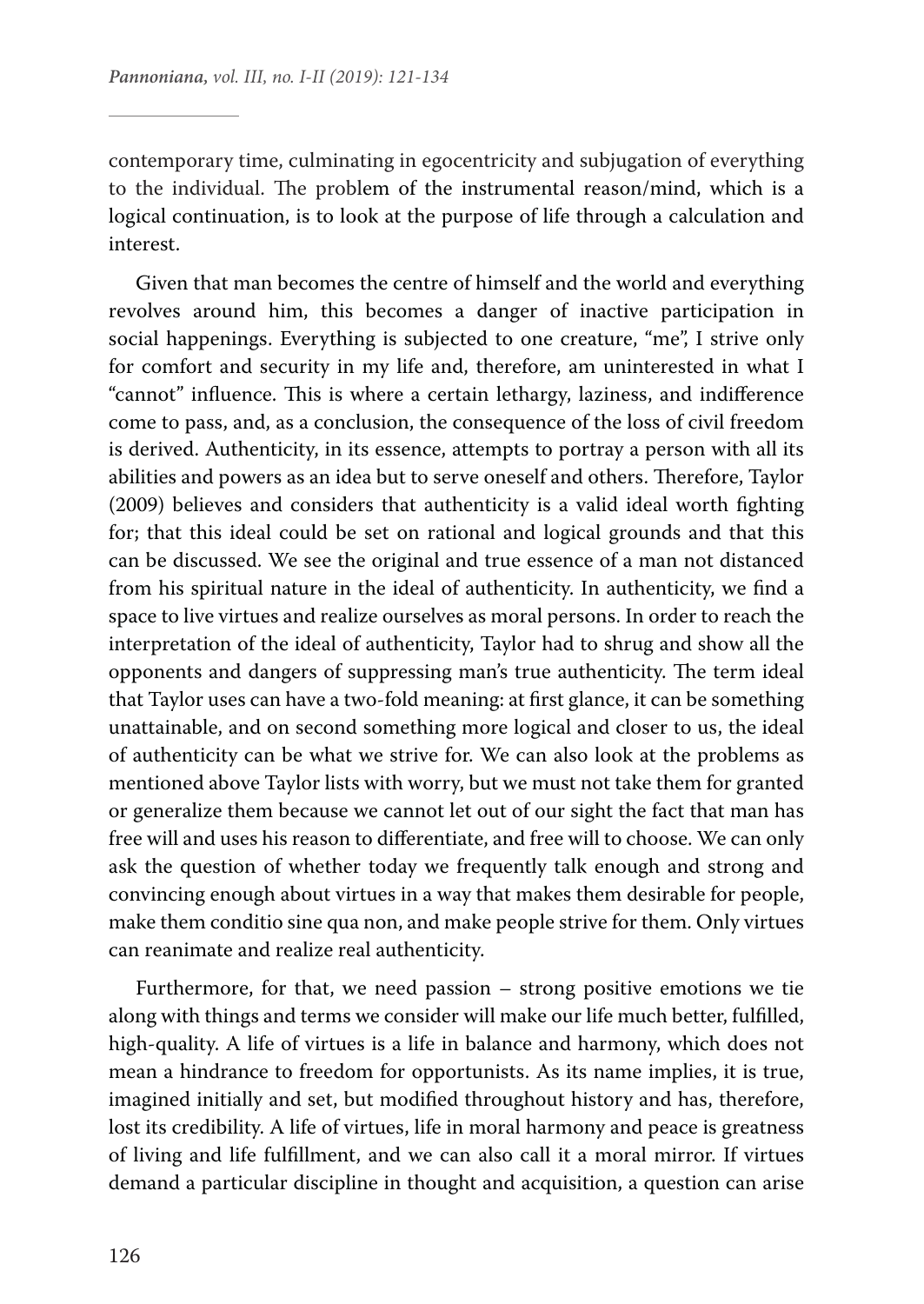whether authenticity is possible if we modify it in a way by educating ourselves. According to this, Taylor (2009) will call upon three things: 1) common sense, i.e. the possibility of discerning; 2) plural or inclusive access to reality; 3) guaranteed freedom of thought and action. The reason/mind which controls our will enables us to live and act in a way it exclusively dictates. Descartes, as is stated in (Vidanec, 2008) also sees the cogito as the basic and primary source of morality. By taking cogito to be the source of man's (moral) action, i.e., morality. Senković claims (Senković, 2006) that moral virtues are the excellence of our character. According to everything mentioned, virtues are learned, and they are practiced. They are not given, they are a choice which we make with our reason, and we choose them. However, virtues are also absolute values that are hard to annul and oppose. The problem we are facing is the lack and unpopularity of virtues in human characters of the contemporary age. The contemporary time is a good indicator of how the development of technology and society, which primarily had a noble cause, mediated by the lack of virtues and contemporary values are misused at the harm of an individual and the society. This brings us to the term which the man of today strives for - quality of life.

## **Quality of life – the ultimate goal and meaning of the contemporary man**

Under the excuse of his own comfort, an individual suppresses the virtues by giving way to hedonism. That way, he deadens any feeling and compassion for another. An individual becomes the centre of his own world. In the mid-1960s, the expression "quality of life" made its grand entrance. In the beginning, it signified economic growth and development in modern and industrial societies, and then in other pores of society (Karaić, 1992).

Karaić (1992) writes: "Quality of life can be (…) determined as a developmental goal, i.e., as a state/process with which an individual/society creates permanent conditions for his survival on Earth. In that sense, an expression of such a state/ process is basically represented as a complex experience of satisfaction affected by various elements, from natural causes to social order."

One should know that the term "quality of life" is not assumed to be the same in all areas of life. From a medical aspect, quality of life is achieved by the absence of illness and the preservation of the vitality of functional organs. In the economic sense, it is a standard; in the psychological one it is satisfaction with life. Krizmanić and Kolesarić, as was stated in Pastuović (1999) determine quality of life to be a complex, synthetic experience of (dis)satisfaction with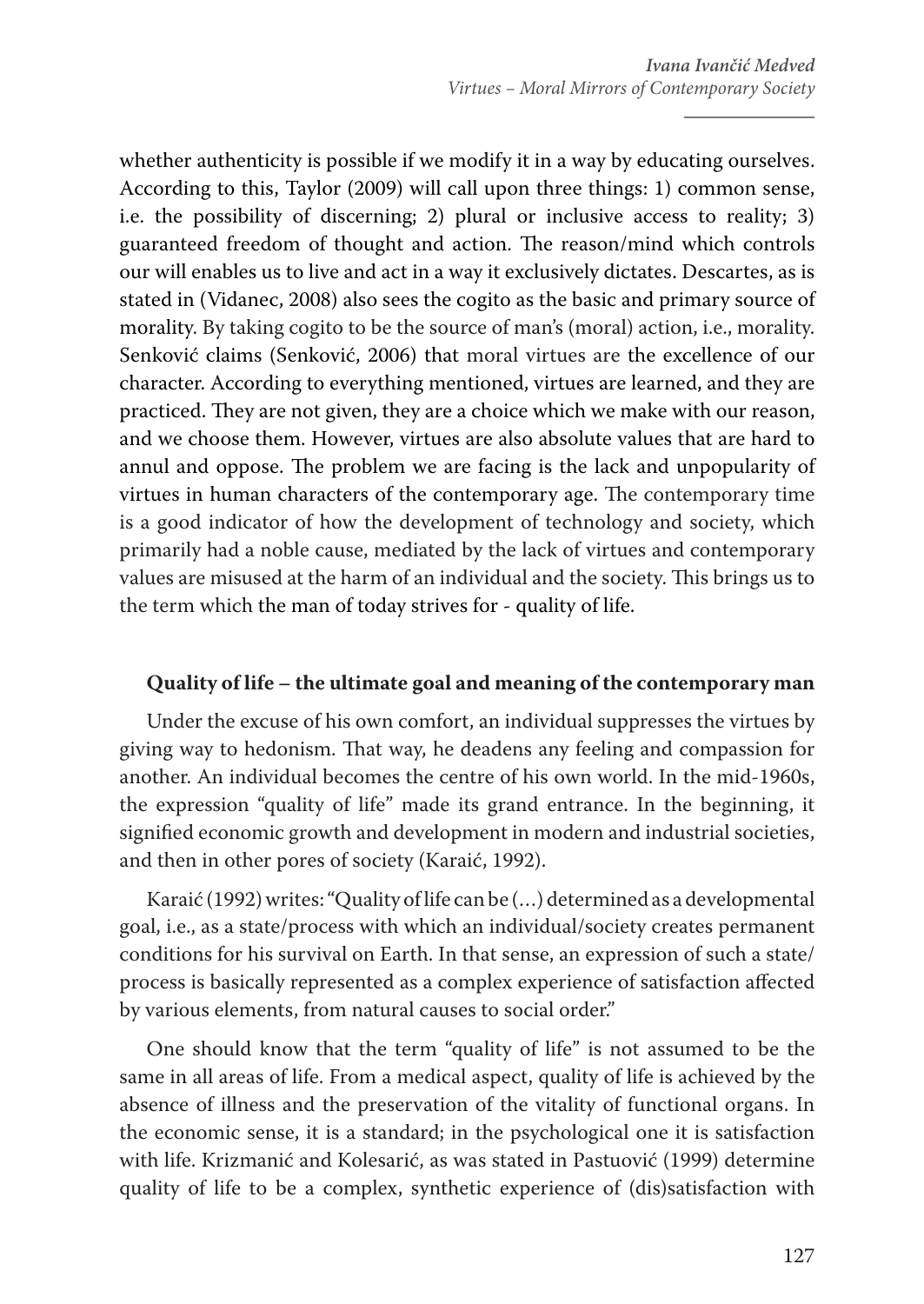the life of an individual, created by constant evaluation and re-evaluation of his successfulness in satisfying various needs. According to that, quality of life does not presume an absolute stage; it is changeable and is most frequently proportionate to the art of living.

What we are trying to point out is that the quality of life, which is the subject of sciences such as economy, psychology, medicine, and sociology, talks mostly about needs, health, standard and satisfaction, while the spiritual and intellectual dimension is rarely talked about, instead it is not talked about enough and the importance of morals and ethics are not adequately pointed out, being the virtues and living of virtues and a genuine and unique condition of the real quality of life. It would be incorrect and unjust to refute the previously stated categories, but it is essential to say that the sciences we already mentioned talk about the quality of life in a way that, if we are blessed with the absence of illness, addiction, poverty, it is the only way to achieve quality of life and those elements are consequences which have to be reached by living with virtues and the quality of life would then be an everyday choice, not the ideal to which we strive. Therefore, it is apparent that the quality of life is seen as something external, something outside of us we must strive for and is not set in a way that it is within us and that it is our everyday choice.

## **Thoughts – Marcus Aurelius**

Marcus Aurelius, or Marcus Annius Verus (Jončić, according to: Aurelius, 2004), was born in 121 in Rome, during the reign of emperor Hadrian, He was a descendant of a respected noble family and when his parents die during his youth, at age 17, he was adopted by his grandfather and given the name Marcus Aurelius Antoninus and pronounced his heir. As a descendant of a respected family, he was assumed to undergo quality education. Marcus Aurelius showed an interested in Stoic philosophy from an early age. When he became a Roman emperor, this not-at-all easy duty represented something to responsibly and stoically be achieved in life for Marcus Aurelius. Even though the Roman Empire was then faced with many wars and conquests, it is considered to be the most exceptional time of the empire. While in the beginning he was given strength and knowledge by the Stoic philosophy in being the best statesman and ruler he can be, at the end of his life, Aurelius turned to speculation and wrote a journal he dedicated to himself, in a way that the Marcus Aurelius the philosopher taught Marcus Aurelius the emperor. Western philosophy considers Marcus Aurelius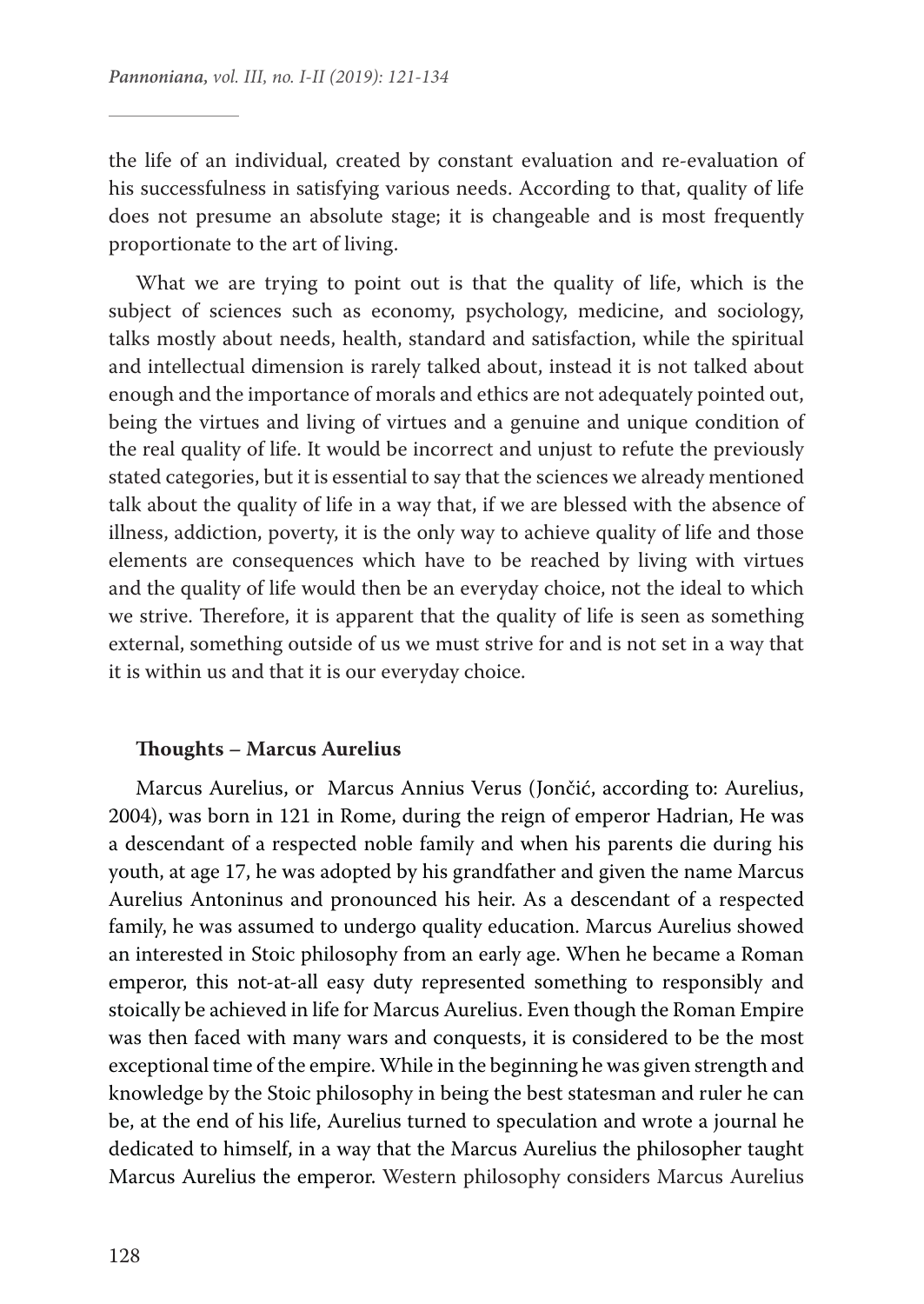to be one of the most important Roman Stoics, with the sole fact that the Stoic philosophy dealt with virtues. For them, virtue meant living in harmony with reason and thus ensuring spiritual peace. They considered virtue to be the fruit of wise men.

Aurelius, in the very introduction, gives a basic meaning to his *Thoughts*. In that section, Marcus Aurelius mentions all the key people in his life, which left a trace in his life as role-models and in building his character. By describing and speaking about the important people in his life, he talks about the virtues adorning them and ways of behaving, which were ideal.

We will present the virtues mentioned in the introductory part of the book in a table. They are expressed either in a single word or phrases (Aurelije, 2004).

| <b>VIRTUES</b><br><b>MENTIONED WITH</b><br>A SINGLE WORD | VIRTUES MENTIONED WITH A PHRASE                    |
|----------------------------------------------------------|----------------------------------------------------|
| Decency                                                  | Affinity to good deeds                             |
| Virility                                                 | Not to deal with insignificant things              |
| Piousness                                                | Not to allow yourself hasty conclusions            |
| Nobility                                                 | Truly live in harmony with nature                  |
| Graciousness                                             | Intuitive care for the well-being of a friend      |
| Industriousness                                          | A benevolent patience with strangers and dreamers  |
| Amiability                                               | Forgetting the expression, "I'm busy."             |
| Selflessness                                             | Non-existence of confusion or fearfulness          |
| Dignity                                                  | Not to be late nor in a hurry                      |
| Kindness                                                 | Not to allow dejection nor forced joy              |
| Unobtrusiveness                                          | Avoid rage and jealousy                            |
| Generosity                                               | Never hold anyone less valuable                    |
| Optimism                                                 | Indifference towards empty and fake honours        |
| Directness                                               | An unwavering attempt to make each reward          |
| Self-control                                             | dependent on merit                                 |
| Tenacity                                                 | Not to adulate                                     |
| Vivacity                                                 | Permanent friendships, without fads or excess      |
| Appropriateness                                          | To stand up for anyone to be given the opportunity |
| Impartialness                                            | to do what they are good at                        |
| Compassion                                               | To respect institutions                            |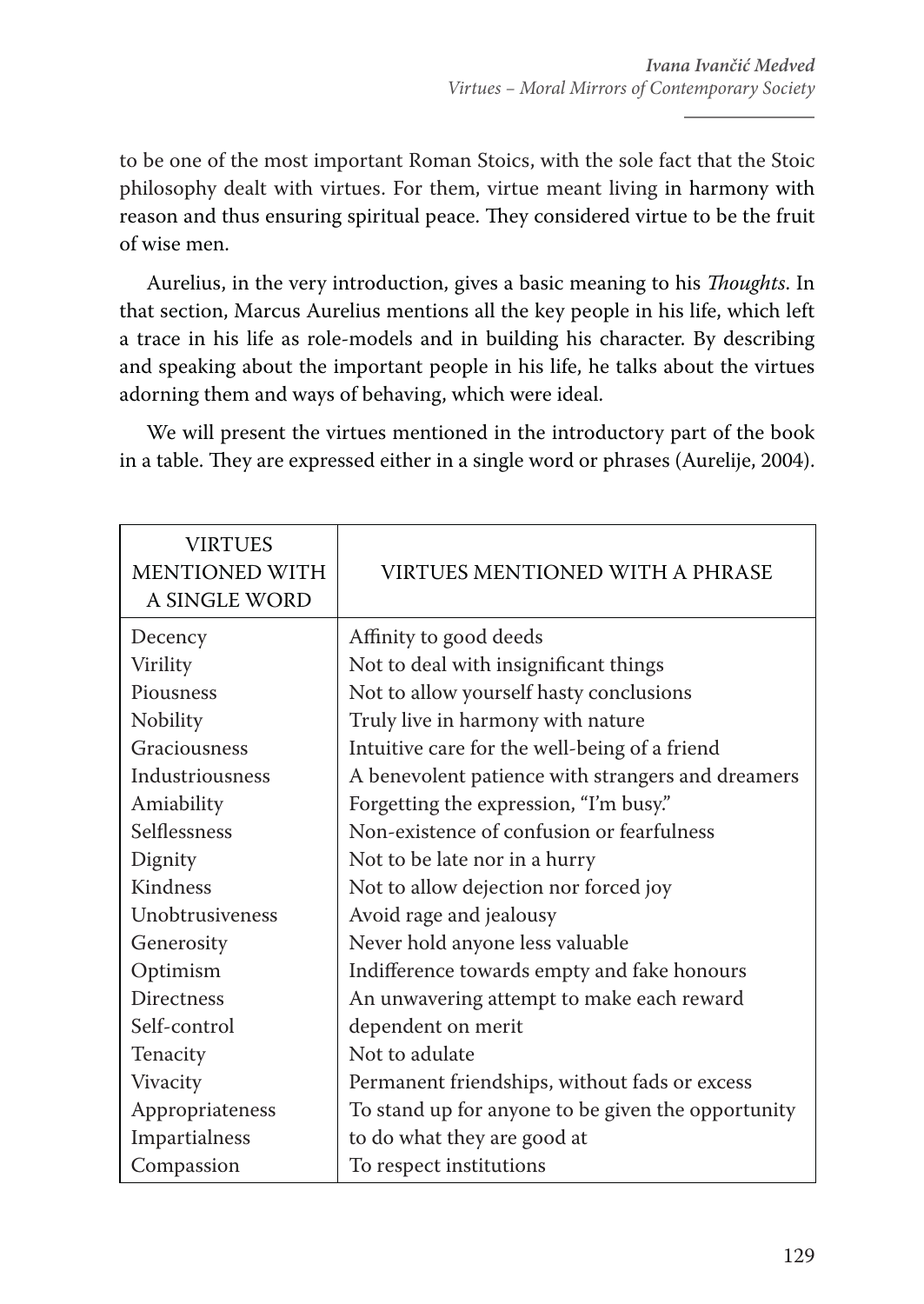| Honesty         | A pleasant sense of humour                       |
|-----------------|--------------------------------------------------|
| Justice         | Readiness to listen to everything leading to the |
| Clemency        | common good                                      |
| Persistence     | Efforts to reduce pederasty                      |
| Industriousness | To be mindful in keeping treasure                |
| Mindfulness     | To withstand critique                            |
| Patience        | A perfect ability to govern oneself and others   |
| Moderation      | To weigh each event calmly                       |
| Amenity         |                                                  |
| Moderation      |                                                  |
| Decisiveness    |                                                  |
| Consistency     |                                                  |

The Antiquity was known for its attitude towards philosophers and philosophy. Philosophers were not theoreticians of philosophy with a degree in the subject. A philosopher was a person living philosophy and philosophical life. It was enough that a philosopher formulate the basic principles of his chosen school. "(…) Marcus Aurelius sensed what could be the ideal of a philosophical life. He ascribes the longing towards sternness to Diogenes." (Hadot, 2016)

Aurelius (Hadot, 2016) states: "What can, therefore, follow you by serving you as protection in this life? Only one thing: philosophy. It consists in that you maintain the inner deity free of filth and harm. 'Be careful not to start acting as a Cesar….remain simple, good, pure, serious, natural, love justice, worship the gods, be benevolent, amicable, decisive in performing your duties. Fight to remain as philosophy wanted to make you*.'"* 

If we stop to look at these words, we notice that Marcus Aurelius, in fact, calls us upon authenticity and moral life. These two aspects can provide peace, pleasure, and in the end, the syntagma of the  $20<sup>th</sup>$  century – a quality life. However, these words point to an even deeper and more basic meaning. To be and to live your authenticity. They relate to the teaching talking about the true essence of man and the conditions making him a man. Apart from that, being a man is a task, and that is the task Aurelius is referring to. Life should be mindful, working, careful. It should be an art and, in the end, wisdom. Aurelius calls upon sternness and mindfulness, not the superficial nature of things we are surrounded with. He points to a true quality of studying life as a legality and our humility before those legalities. To live a moral life and to live virtues gives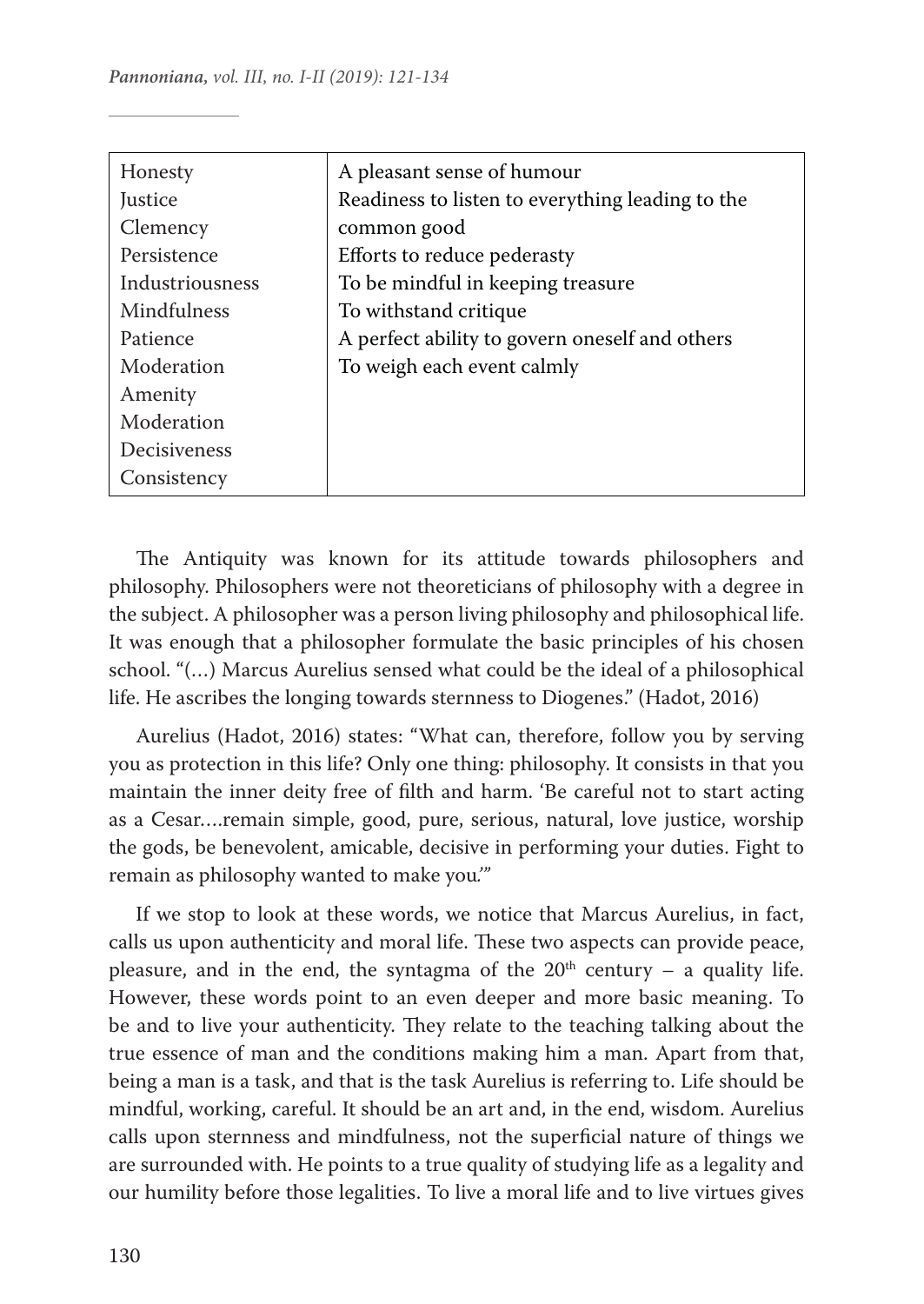autonomy and security to life, makes man an authoritative one. A man builds his personality that way and reaches meaning and a correct relationship towards life. The thoughts of Aurelius are written down simply and plainly, but the paradox is that these matters are easily written and talked about and are difficult to achieve.

Aurelius says the following on happiness (Hadot, 2016):

"What does happiness consist of? – In that, we do what man's nature wants us to do. – How do we succeed in doing so? By governing the dogmas, which are the principle of impetus and action. – Which dogmas? – The ones relating to the differentiation of right from wrong: the only right for man is what makes him just, moderate, brave, and free, and the only wrong for man is what causes the opposite in him. There are three virtues, according to Aurelius: truth, justice, and moderation."

Discipline, idea, or judgment, desire, and action are called the triple rule of life by Aurelius. In another logical order: 1) Idea or judgment (statement and differentiation); 2) desire and action (drive and labour), 3) discipline (persistence and humility).

Hadot states (2016) the following thoughts by Aurelius:

"There are three things you consist of: body, breath of life, and the mind."

 "We must completely and with all our hearts focus on what we are doing at this moment, not worrying about the past or the future."

The heart, in this sense, is a positive emotion of love and, at the same time, strength and fervour. From this statement, there is an obvious need for maximum labour with positive emotions.

Hadot (2016) states a thought by Aurelius on obedience and self-criticism:

"Remember that changing your mind and following the one returning you to a correct path is also a sign of inner freedom. This action, namely, is yours again because it is done according to your will and judgment and, in the end, intellect."

On the path of growth, we meet many people who sometimes indirectly, with their presence, point to our wrong actions and steps. Aurelius, in his *Thoughts* calls upon the human duty of helping those who strayed from the path in returning them to the right one. He sees this as man's noble duty. Aurelius interprets the notion of clemency as a fervour of the soul governed by reason. The aspiration is to achieve harmony among people. The point of the three disciplines of Aurelius is to reach moderation. This thought points to people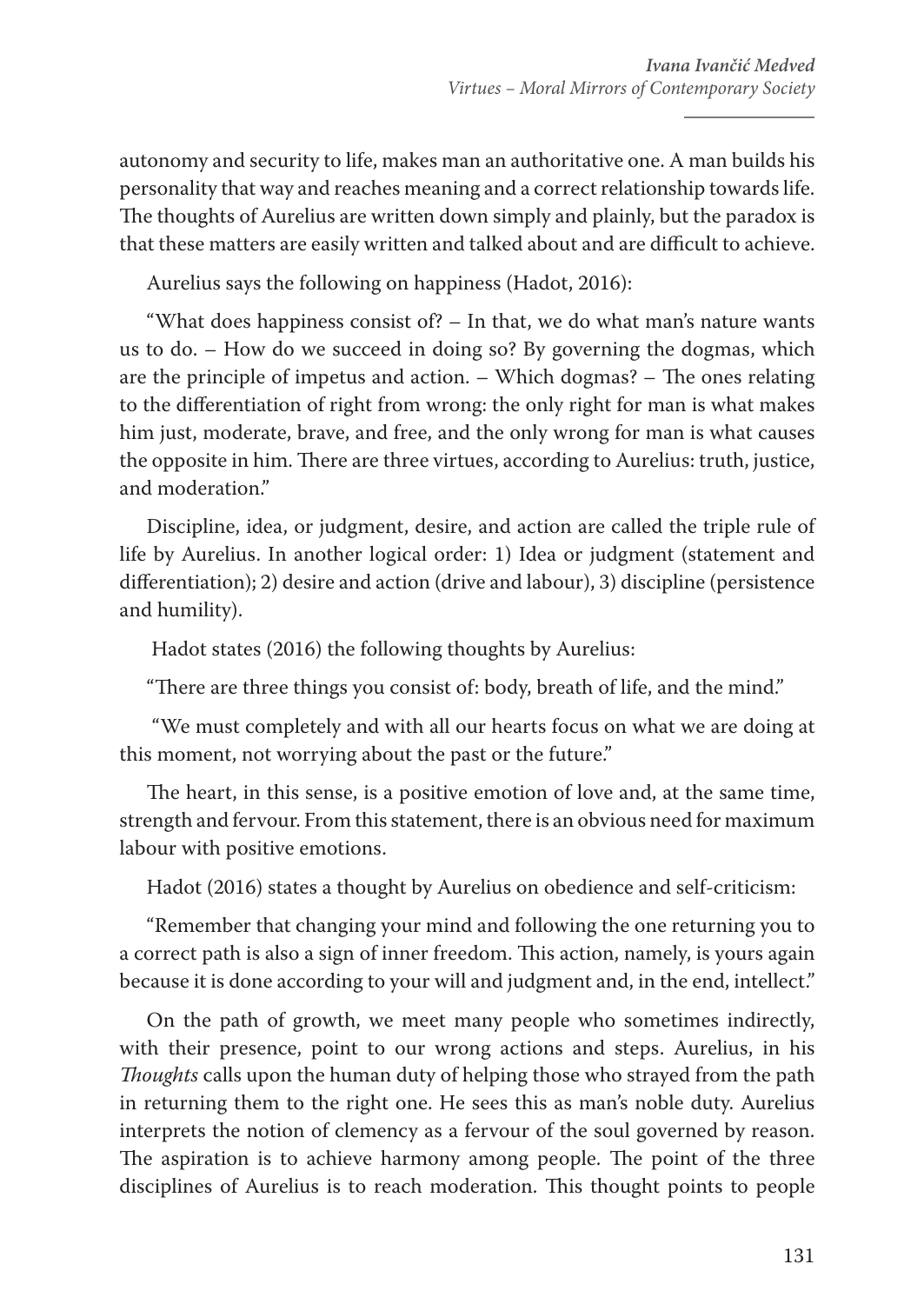who learn and teach and those who this is meant for and how they should accept good advice with humility and thankfulness, but always with a presence of reason, thought, judgment, and free will.

Furthermore, Hadot (2016) states a thought by Aurelius on reality:

"When thus we saw the value of things, we must act accordingly (…): I see all things the way they are and take from each one what its worth."

This is where the essence of living, in reality, lies in judging actions and not letting good opportunities go by. We complete the thought mentioned above by Aurelius by another one. (Hadot, 2016)

"The discipline of acting demands, however, that we know how to recognize the value of things and, proportionate to said value, determine the strength of our action. Joy is, therefore, a sign of perfect action."

## **Conclusion**

If *joy is the sign of perfect action,* perfect action points to perfectly considered and made decisions based on moral legalities and virtues. If we do not live virtues, there is a small chance that we will live to see true joy. Perhaps we will live to see it, but the question is, will we be able to say that we acted justly. The virtues laid before us by Stoics and described by Marcus Aurelius, gain the characteristic of a moral mirror. By genuinely living virtues, we can build our own authenticity, and thereby realize the quality of life. However much the contemporary world sometimes seems chaotic, it still has enough opportunity and place and knowledge we need to build our own perfect soul.

#### **References**

- 1. Aurelije, M. (2004) *Misli.* Zagreb: Nova Akropola.
- 2. Hadot, P. (2016) *Unutarnja tvrđava*. Zagreb: Sandorf.
- 3. Klaić, B. (2007) *Rječnik stranih riječ*. Zagreb, Školska knjiga.
- 4. Kopić, M. (2012) *Žudnja i stremljenje*. Zagreb: Matica hrvatska.
- 5. Mijatović, F. (2017) Ideja čovjeka u fiozofiji Josefa Piepera. *Diacovensia* 25 (3), p. 373-393.
- 6. Pastuović, N. (1999) *Edukologija*. Zagreb: Znamen.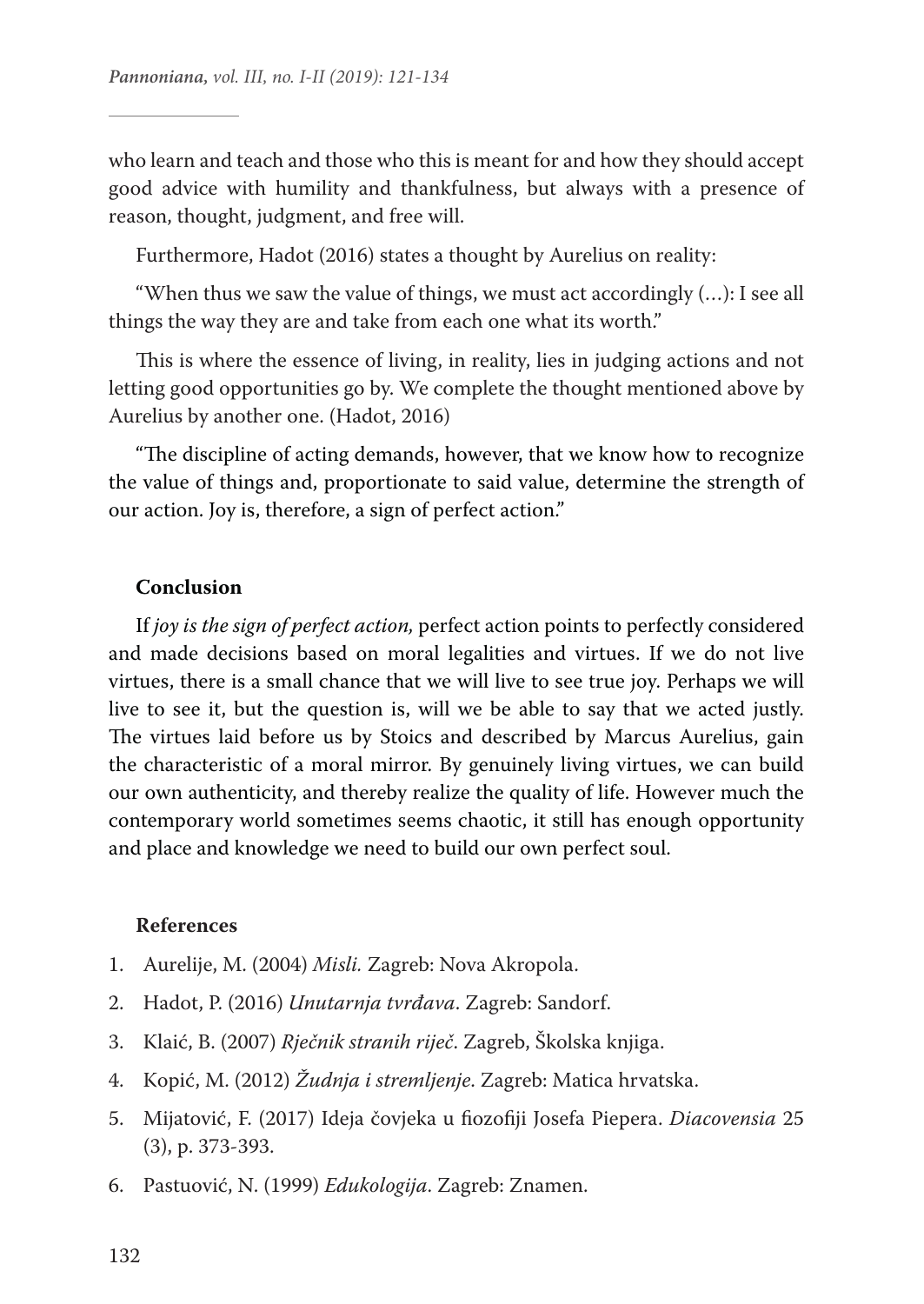- 7. Senković, Ž. (2006) Aristotelov odgoj vrline. *Metodički ogledi*, 13 (2), p. 43- 61.
- 8. Taylor, E. (2009) *Etika autentičnosti*. Split: Verbum.
- 9. Tomasović, L. (2011) Ontološko i funkcionalističko shvaćanje osobe: bioetička rasprava. Crkva u svijetu, 46 (2), p. 143-170.
- 10. Vidanec, D. (2008) Suvremeni čovjek u procjepu između katezijanskog ideala moralnosti i (post)modernog kulturnog habitusa. *Filozofska istraživanja,* 109 (28-1), p. 137-154.
- 11. Zelić, I. (2017) *Vodič kroz filozofiju*. Split: Verbum.